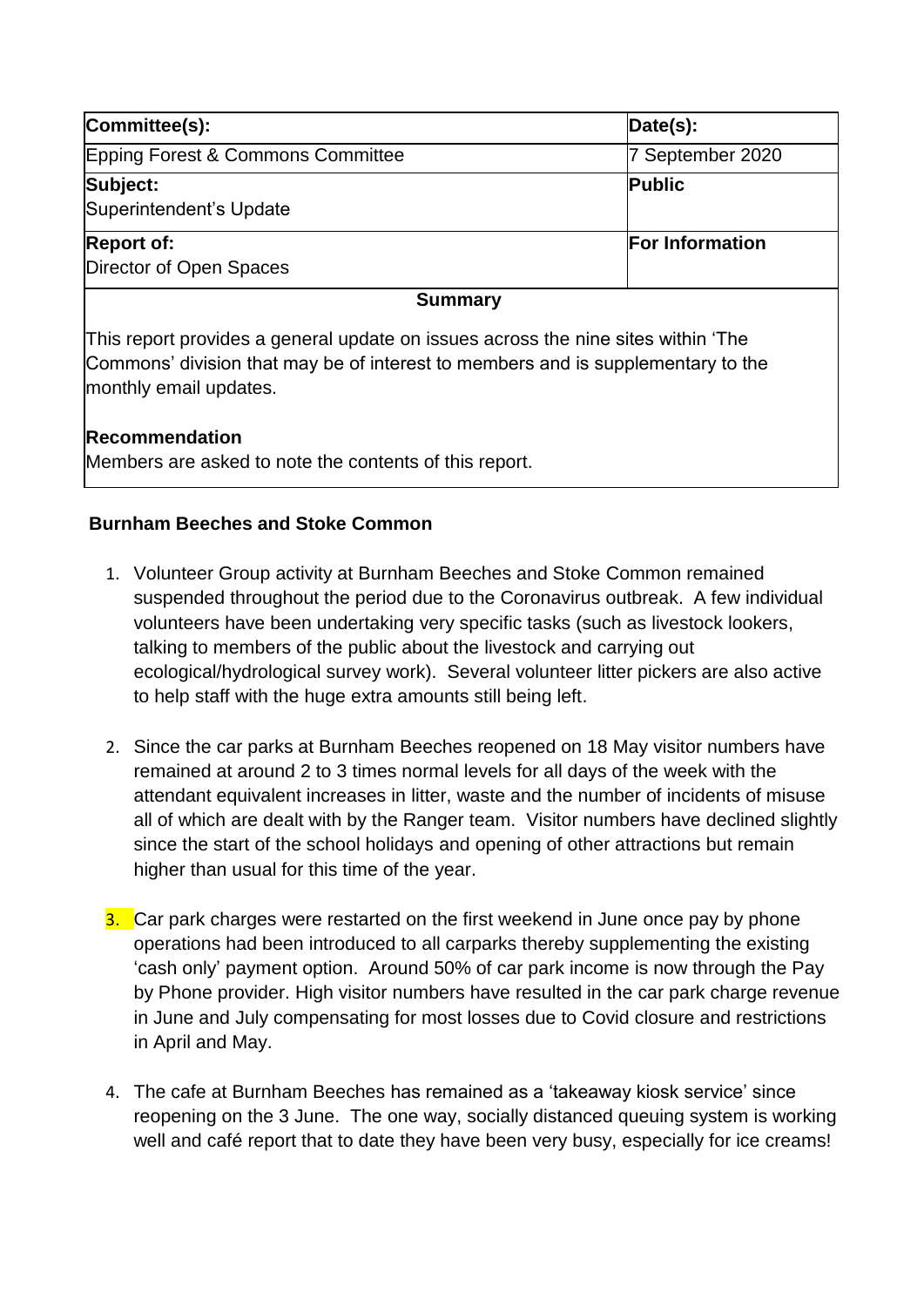- 5. The café is also selling face masks made by a local lady who is donating the proceeds to the Thames Valley Hospice. Her initial £500 target has been easily exceeded.
- 6. The site toilets opened on the 26 June, some cubicles remaining closed to ensure social distancing and a one-way system in place using different gates to those for the café.
- 7. Signage advising about COVID issues and social distancing has been regularly updated as the situation has changed. Website and social media have continued to be valuable in keeping visitors informed.
- 8. A six-week public consultation regarding the Public Spaces Protection Orders (PSPO) commenced on 7th July and ran until 18th August. Information on the proposal to extend the existing orders for a further three years and how to make any comments was advertised widely on-site notices, circulated on social media, the website and in local papers. See separate report.
- 9. Work has continued regarding the local plan and development pressure around Burnham Beeches. See separate report regarding this in more detail.
- 10. Three new/replacement benches have been erected on Stoke Common based on nature themed designs from local school children and funded via donations from residents.
- 11. The Ranger team has still been working a slightly modified work pattern with staggered rotas to ensure cover and reduce congestion in the yard area at arrival/departure times. Other staff are mixing working from home with working in the office to ensure maximum efficiency while reducing risk. The exact balance is different for each member of staff depending on their tasks. The new office layout and routines are working well with social distancing now part of the normal work pattern, with for example, residential staff avoiding using the mess area in favour of non-residential staff, lines on the floor to help with social distancing and procedures in place to deal with deliveries and contractors.
- 12. The temporary Assistant Ranger's post has been extended for a further 6 months and is currently helping the Conservation Officer with biological data input in a pause between large-scale practical projects.
- 13. The Ranger team has continued to manage health and safety risks which has included plenty of interaction with visitors. Livestock management has included the return of the cattle to Stoke Common. The ponies and some of the cattle have remained in the large fenced area of the Beeches with the rest of the cattle being moved between various invisible fencing loops at Burnham Beeches.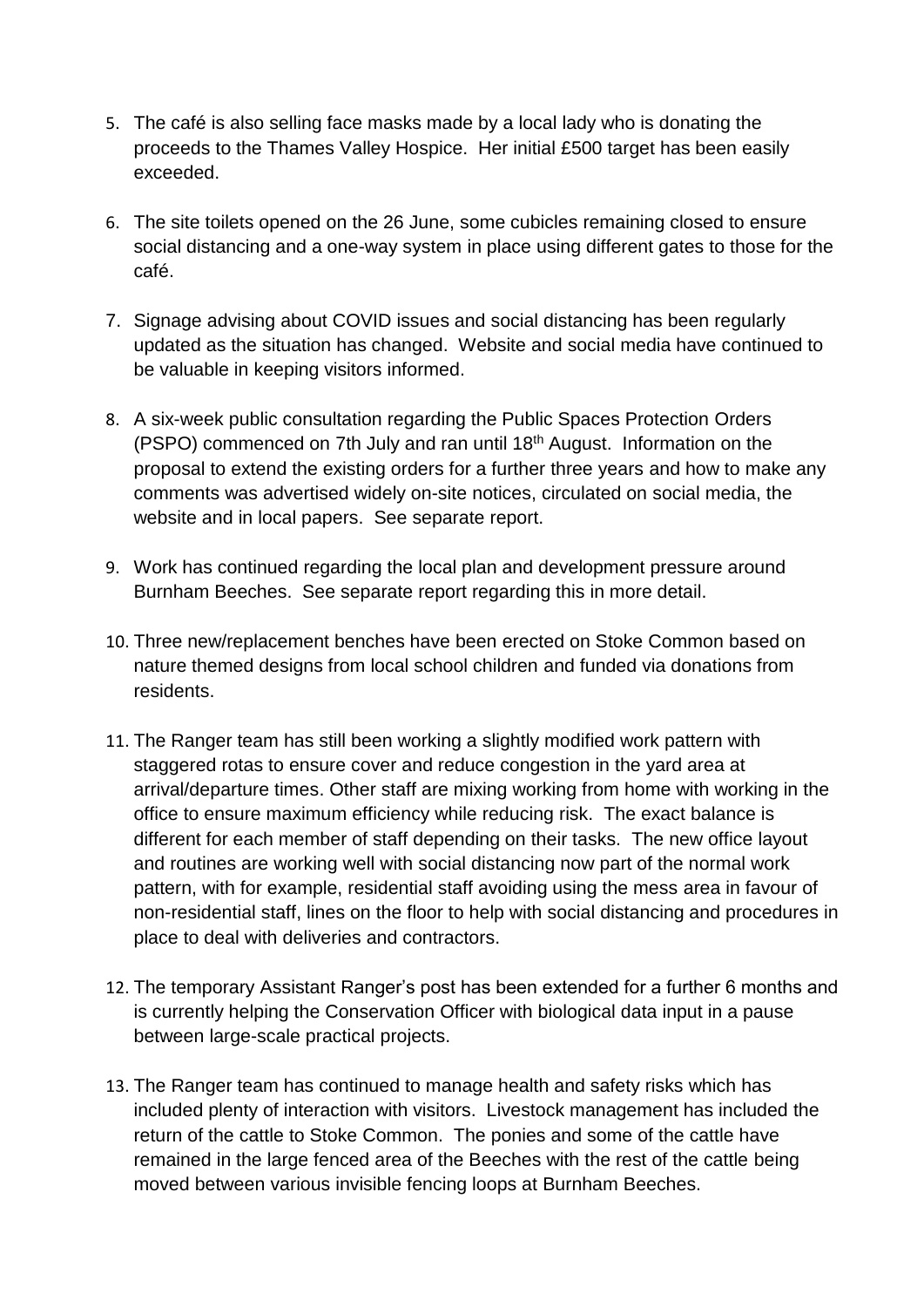- 14. Other habitat management has included the spraying of bracken at Burnham Beeches and Stoke Common and spraying of Rhododendron regrowth, cutting bracken where it occurs under the old pollards and checking of tethers on several old pollards with help from the Hampstead Heath arborist team. A training/discussion session was held for a small number of staff to prepare for the winter old pollard cutting programme.
- 15. The summer mowing programme has been carried out including cutting the Main Common in the Beeches and areas of invasive species on the North Common at Stoke Common as well as major paths. Three fields at Hedgeley were cut, where the cattle graze each year to help with grassland conservation for the Parish Council when they are not required in Burnham Beeches.
- 16. A lichen survey of the old beech trees at Burnham Beeches (funded by Plantlife as part of their 'Back from the Brink' project) found several more locations for the Red Listed species *Pyrenula nitida* as well as other old beech bark community specialists. A full report is pending but the surveyor commented that the 'Pinhead Lichen Index' is now 10, meaning that the Beeches has reached SSSI quality for this group of species alone. There were also several species found that are new to South East England. A day of filming was carried out in the Beeches for a training video as part of this project.
- 17.A spider survey of Stoke Common carried out in 2019/20 concluded with some days of fieldwork in the spring. Nine species were found that are considered nationally rare. The species diversity was greater in the areas where the heather is older and taller (which is better for web building) so the area should continue to improve over time as the heathland restoration process matures.
- 18.Ecological work over the reporting period has included the annual vegetation monitoring and continuing survey of the young pollards. A local volunteer has helped with the butterfly transects on Burnham Beeches and Stoke Common.
- 19. Oak Processionary moth has been discovered for the first time at Stoke Common six nests were located by Rangers and have been removed by the approved contractor. The Forestry Commission has been notified, as required for new sites in the control zone, and they have indicated that they will wish to spray the trees early next year. Discussions have started with Natural England and Butterfly Conservation regarding the potential negative impacts of doing this within a heathland SSSI.

#### **The Commons Car park infrastructure project**

20. This project will see the replacement of existing carpark charge infrastructure at Burnham Beeches and its introduction at Farthing Downs and Riddlesdown. The Director of Open Spaces signed off the Gateway 5 report at the end of March.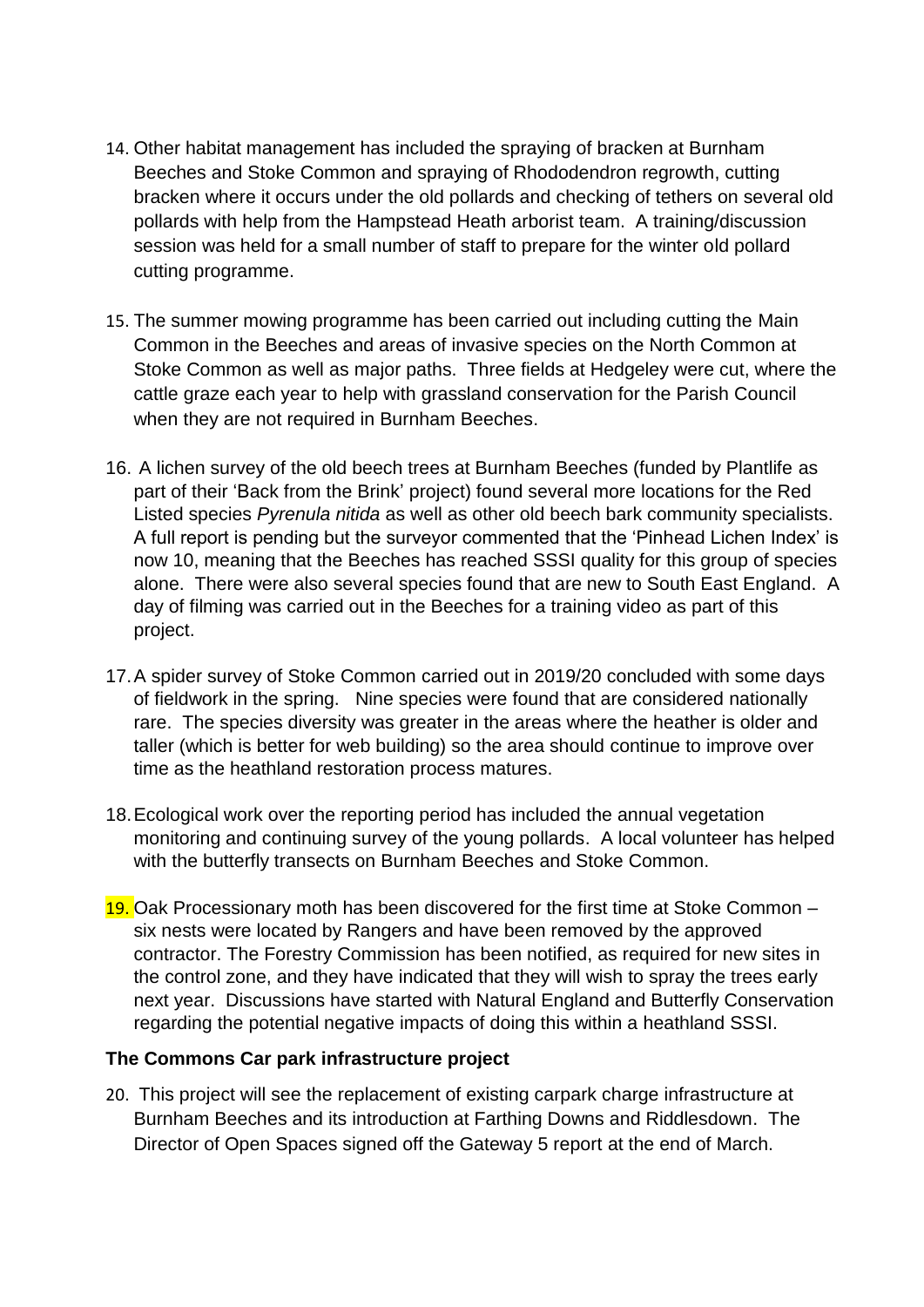However, Covid 19 restrictions prevented necessary site meetings with contractors until the end of May.

- 21.The capital budget and expenditure codes have been set up for the physical delivery of the project which is split into 4 elements:
	- i. ANPR & payment equipment & enforcement system supply and installation
	- ii. Electric service installation where required for the above
	- iii. Minor landscape and ground works required at each location
	- iv. Condition signage & sign frame production
- 22.Orders for electrical service installation and groundworks have been placed for works to commence in September 2020. The main ANPR system contract and order is being issued through City procurement – likely start date of mid to end November 2020. Final signage details and production are being confirmed to meet the above timeframe.
- 23. Charge tariff options for all locations are being consulted on through local consultation groups in August and September and a decision report on this issue will be brought to the November 2020 meeting of this Committee.
- 24. Work on visitor information FAQs and on ensuring all back-office functions for collection of revenue are established for the system to go live in November.

# **PARTNERSHIPS Kenley Revival update**

- 25. The onsite signage has been installed. The suite of 23 signs comprises six large wingshaped signs to convey the significance of the historic landscape and basic site information, four small wings to mark features of interest and 13 tabletop information panels. Each sign will soon have a small pad of hard surfacing installed around it.
- 26. The Legacy Officer continues to work with volunteers to research and produce articles, newsletters and printed resources to engage people with the story of Kenley Airfield. A leaflet has been produced to accompany the new onsite signage and new articles are regularly posted on the website. Memorial signs commemorating Kenley's losses during WWII have been installed to mark the 80<sup>th</sup> anniversary of the Battle of Britain.
- 27. Graffiti on the Rifle Range was removed, and a graffiti resistant coating applied. However, this did not stop further graffiti appearing soon after on the wall and one of the fighter pens. This too has been cleaned off. We are now investigating the use of covert cameras to prevent further anti-social behaviour.
- 28. An article appeared in the Sunday Express on July 26 headed 'Bid to save crumbling Battle of Britain site.' Overall, the piece was descriptive and tame in nature, but it highlighted the issue affecting the conservation works. It quoted from the statement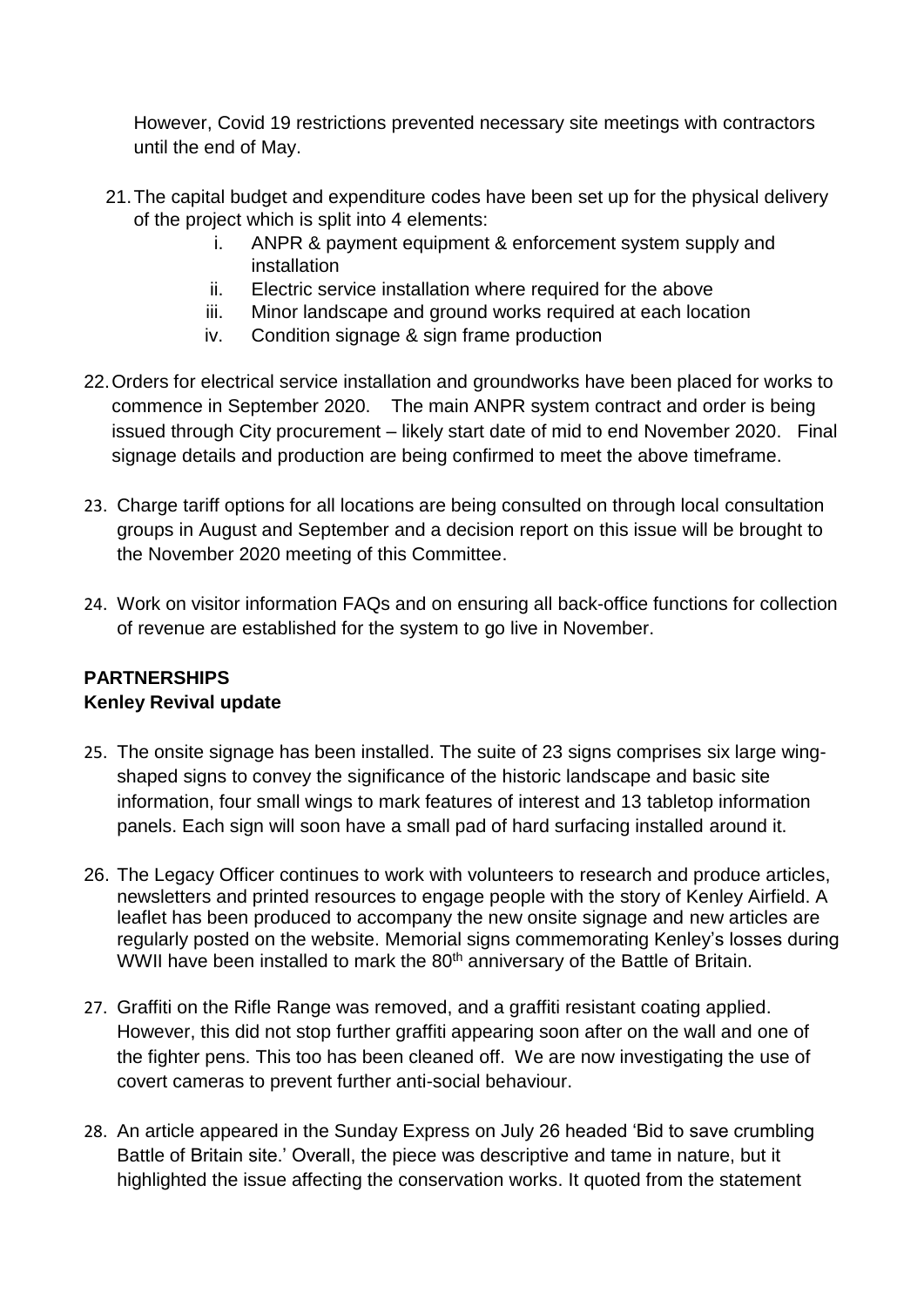issued by the City saying, 'We are committed to delivering this conservation project of great historical significance.'

29. Efforts to resolve the defects affecting the conservation work continue. At time of writing, we have received a report from our appointed expert giving his view on whether there was a general failure to warn. We are currently working with colleagues in Corporate Contracts and our legal firm Beale & Co to assess the implications of his opinion. The mortar defects issue was mentioned in a recent edition of the Sunday Express and the City was quoted.

### **The West Wickham and Coulsdon Commons**

- 30. All Volunteer Group activity and events on the West Wickham and Coulsdon Commons remain suspended. Individual volunteers have been checking livestock throughout the week alone which has helped support the duties of the Ranger team.
- 31. The Ranger team have maintained social distancing working by carrying out tasks independently on individual sites and minimising time spent in the office and yard. Other staff are mixing working from home with working in the office to ensure maximum efficiency while reducing risk. The exact balance is different for each member of staff depending on their tasks. The new office layout and routines are working well with social distancing now part of the normal work pattern.
- 32. Gated car parks at Farthing Downs, Riddlesdown and Spring Park have been reopened as of Friday 15 May following the announcement of the lockdown restrictions easing. The sites have generally been quieter since the last update but remain well-used throughout the weekdays and weekends. Following anti-social behaviour in the overflow car park at Farthing Downs, this car park has been opened only at weekends to reduce the risk of similar events occurring whilst providing surplus parking when the site is busiest. Interactions with visitors have shown how much the Commons have been needed during lockdown and their importance for people's well-being and mental health.
- 33. The first of the adult brown hairstreak butterflies have been spotted at Spring Park following a successful rotational cutting of blackthorn habitat. Brown hairstreak egg surveys were carried out and identified Spring Park as one of the best breeding sites for this RDB species in the SE.
- 34. The newly made earth bund at the Riddlesdown car park will be seeded with chalk grassland species provided by Butterfly Conservation as part of the local Brilliant Butterflies project funded by HLF for the benefit of chalk grassland invertebrates. Plug plants will be added at some point in the future to supplement the seeding.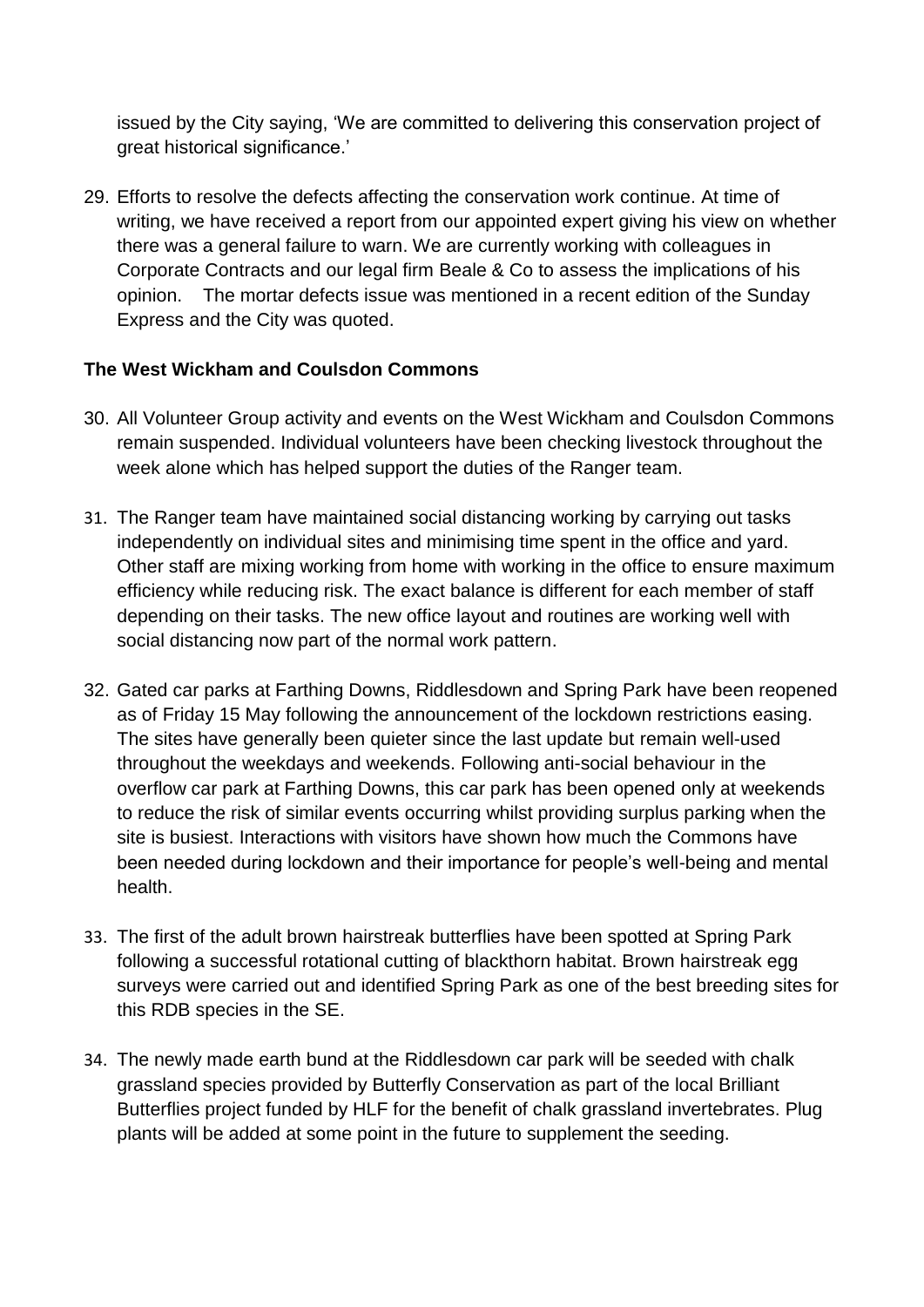- 35. As part of the same initiative, the meadow at Spring Park will be sown with a local wildflower mix specifically designed to provide additional nectar sources and support a greater diversity of butterflies, moths and other invertebrates. The site has benefited from reduced amenity mowing over the last few years and the arrival of wildflowers including greater yellow rattle is positive indicator of diversification potential. Rangers have met with partners from the Brilliant Butterflies Project and will be determining seed quantities in September once the hay cut has been completed.
- 36. A Woodland Management Plan for the West Wickham Commons has been drafted and sent to the Forestry Commission for review. The plan will support the actions to be set out in the 2021-2031 management plan for both Spring Park and West Wickham and help secure a grant for management actions.
- 37. The main herd of Sussex cattle having been grazing Farthing Downs since May. The remaining herds of cattle and sheep have been grazing compartments across the Coulsdon Commons to fulfil the obligations of the Countryside Stewardship Agreements currently in place.
- 38. Contractors have completed works to install 'bunds' on the stretch of Stites Hill Road that dissects Coulsdon Common to prevent vehicles from accessing the site. A section of the new bunds at the base of the Stites Hill dip have been eroded by flash floods in the recent storms.
- 39. Rangers have been working with the Happy Valley Ranger, (Croydon Council) and The Friends of Farthing Downs and Happy Valley to install new wooden marker posts as part of the Farthing Downs and Happy Valley Nature Trail. The Friends of Farthing Downs secured funding from the central grants programme. The trail will have audio descriptions for each of the 29 posts, a reprinted booklet and will be dubbed in four popular languages: Hindi, Polish, French and Urdu.
- 40. The Rangers have been collectively pulling Ragwort across the Commons. This year's effort has been difficult without regular and seasonal volunteers, so the focus was on key areas and fields that were to be hay cut to avoid ragwort contaminating bales for cattle.
- 41. Hay has been cut and collected from fields on New Hill, Farthing Downs and Kenley Common in August with the remainder on Riddlesdown, Coulsdon Common and Spring Park to be done later in the month.
- 42. Other management tasks have included the removal of bullrush and invasive species in the Spring Park pond, clearance of hawthorn saplings on 8-Acre on Farthing Downs, mowing of bracken and low-lying brambles on Coulsdon Common and removal of birch saplings on the West WIckham Common heath.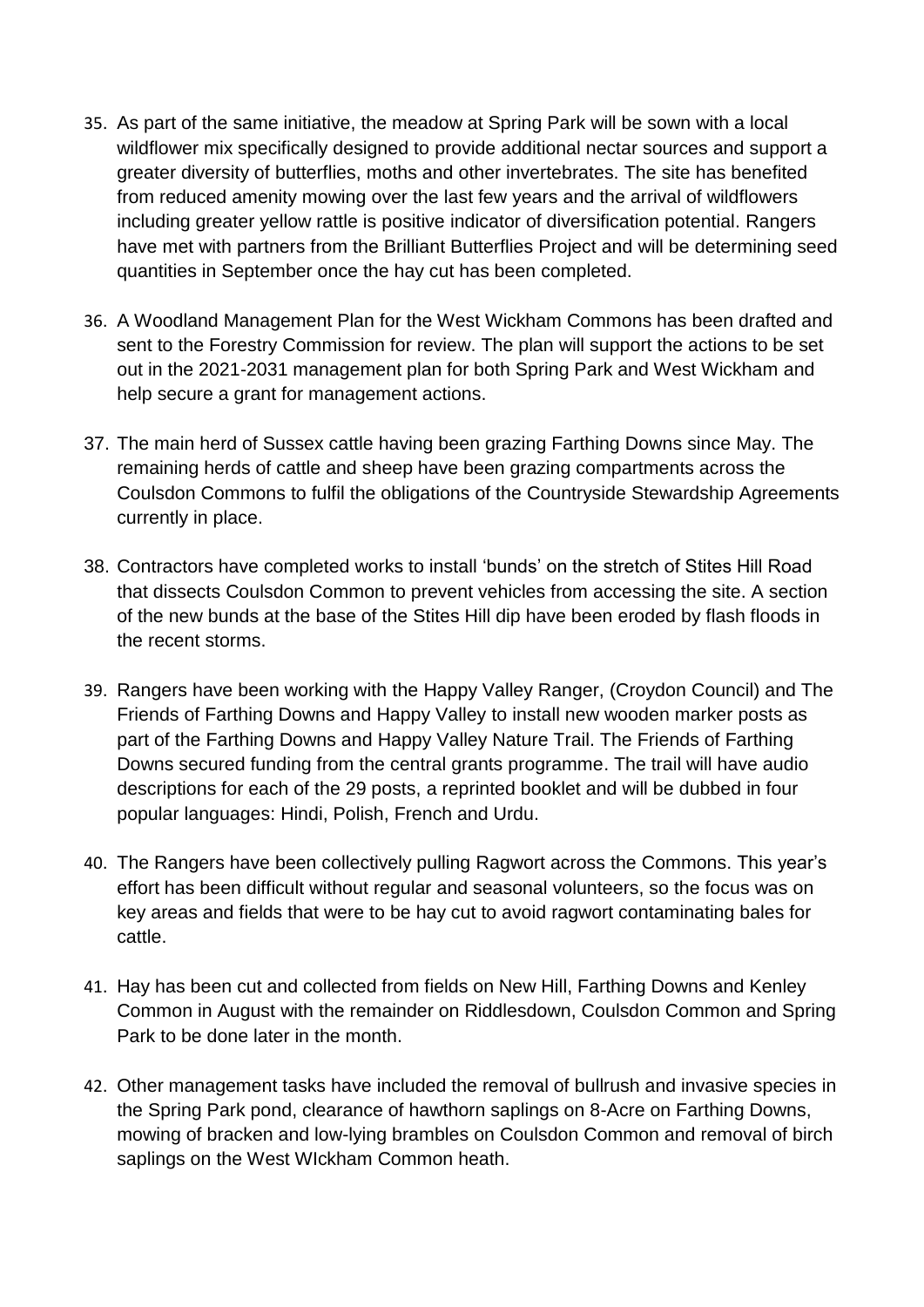43. Signage advising of the need for continued social distancing following the updated government advice has been displayed throughout the period on noticeboards and gates. The new CoL website and social media have been used to update visitors throughout and after the lockdown.

### **Ashtead Common**

- 44. Public consultation on the 2021-2031 Management Plan has commenced. This is in the form of an online survey that has been widely distributed among the Ashtead community and beyond. The consultation will remain live through September and the results will be considered by the Consultative Group in October.
- 45. Visitor numbers have decreased significantly since other attractions reopened but remain higher than pre-lockdown levels.
- 46. Since March 23 staff cover has generally been restricted to one person in the workplace at any one time, backed up by others on duty and working at home if necessary. This is effectively a weekend level of cover, but for every day of the week. One team member has found it difficult to work at home, and since 21 April this person has been allowed to work at the office in isolation from other staff. Arrangements have been validated and a Blue Certificate is now displayed at the Estate Office.
- 47. The level of OPM infestation appears to be similar to last year. This is a surprise, because it was expected to rise again. There are indications that the predating fly might be present, and this might explain the levelling-off.

# **Support Services Team (SST)**

- 48. The SST at Burnham Beeches is now working from the office on a rota basis to maximise social distancing and minimise general Covid-19 related risks. The SST at Merlewood (MEO) and Ashtead Estate (AEO) will return to those offices as of 1 September 2020 with similar restrictions.
- 49. The Business Manager has been working with the Head Rangers at MEO and AEO to ensure Covid-19 safety for the team as some members have requested additional measures, due to pre-existing health issues. Individual risk assessments have been completed in readiness for the return.

### **Incidents**

### **Burnham Beeches & Stoke Common**

50. There were 12 incidents in the period  $1<sup>st</sup>$  July up to the 19<sup>th</sup> August.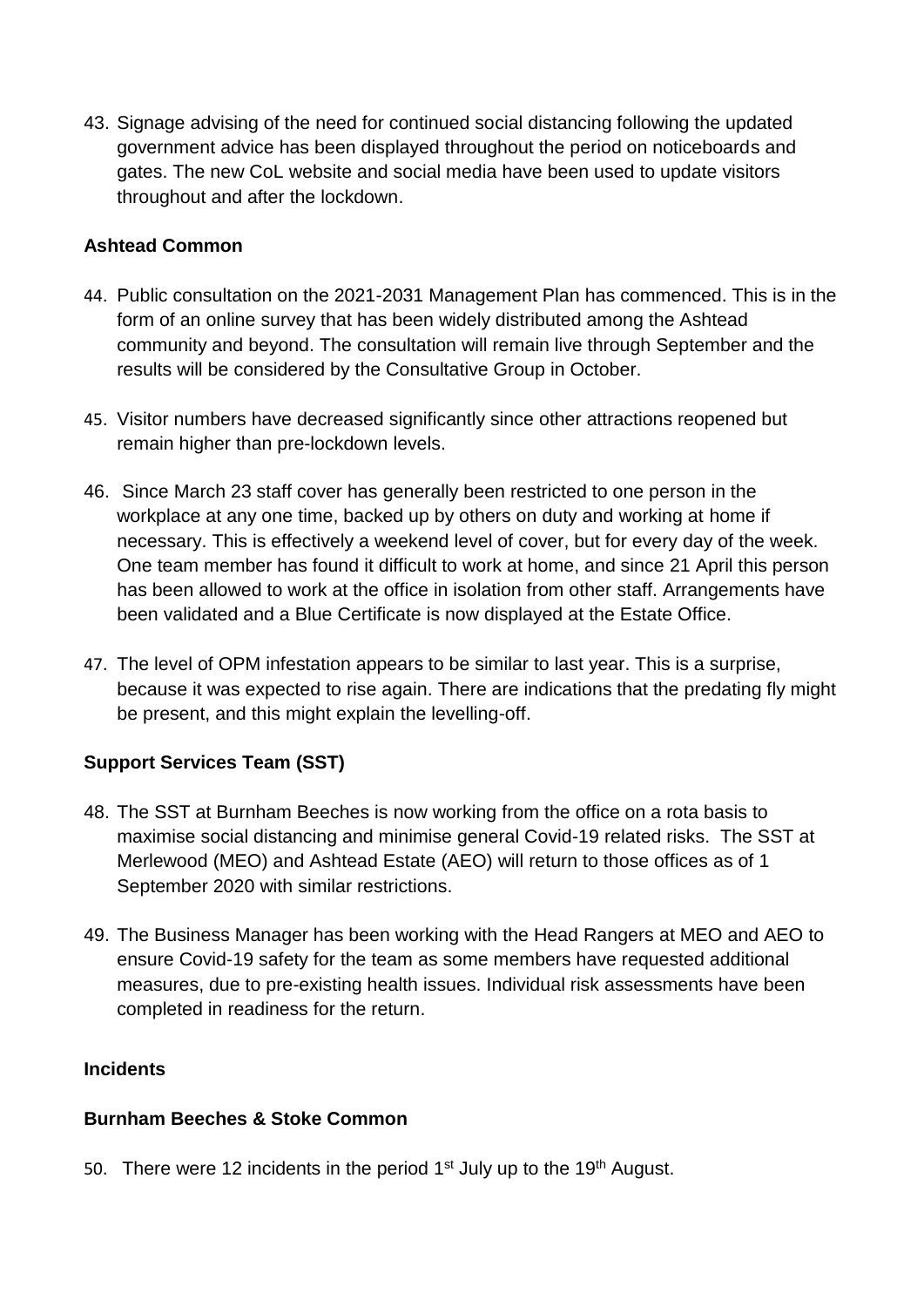- 51. Two incidents of encroachment are being dealt with by Ranger team and the City surveyor. There were two fly tipping incidents one involving a lorry load of builder's waste dumped on the roadside at the edge of stoke common dealt with by or local Local Authority waste team.
- 52. The remaining incidents are a miscellaneous collection which included site sign damage at the Beeches and a bouncy castle on Stoke Common.

### **Ashtead Common**

53. There have been three minor fires, one of which was attended by the Fire Service.

### **The West Wickham and Coulsdon Commons**

- 54. There were 16 incidents covering the period of 17June to 19 August.
- 55. Two sheep were killed and another injured because of a dog attack on Famet, Riddlesdown. After information was put out onsite and on social media, the person responsible has come forward.
- 56. There have been three incidents of anti-social behaviour including vandalism to a gate on Farthing Downs, loud music being played at night near Coulsdon Common, and an altercation between two visitor groups on Kenley Common.
- 57. The sewage leak from overflowing drains being dealt with by Thames Water on Lower Woodplace Farm Fields on 16 and 17 June has been resolved following several days of work onsite. More work has been needed on portions of the drains in the adjacent land to Farthing Downs and, following a dispute about access through the grassland habitat, Thames Water were refused consent to operate from the SSSI due the nature of the heavy vehicles being used.
- 58. One incident of fly tipped building waste at the car park on Spring Park was dealt with by the Rangers. Evidence of addresses were found within dumped bags and referred to the appropriate local authority.
- 59. Other incidents included Rangers assisting police with a missing vulnerable person, a catalytic converter theft to a member of staff's vehicle outside of the Merlewood Estate Office, verbal abuse from a member of the public, livestock worrying and biker injured on Kenley Common.